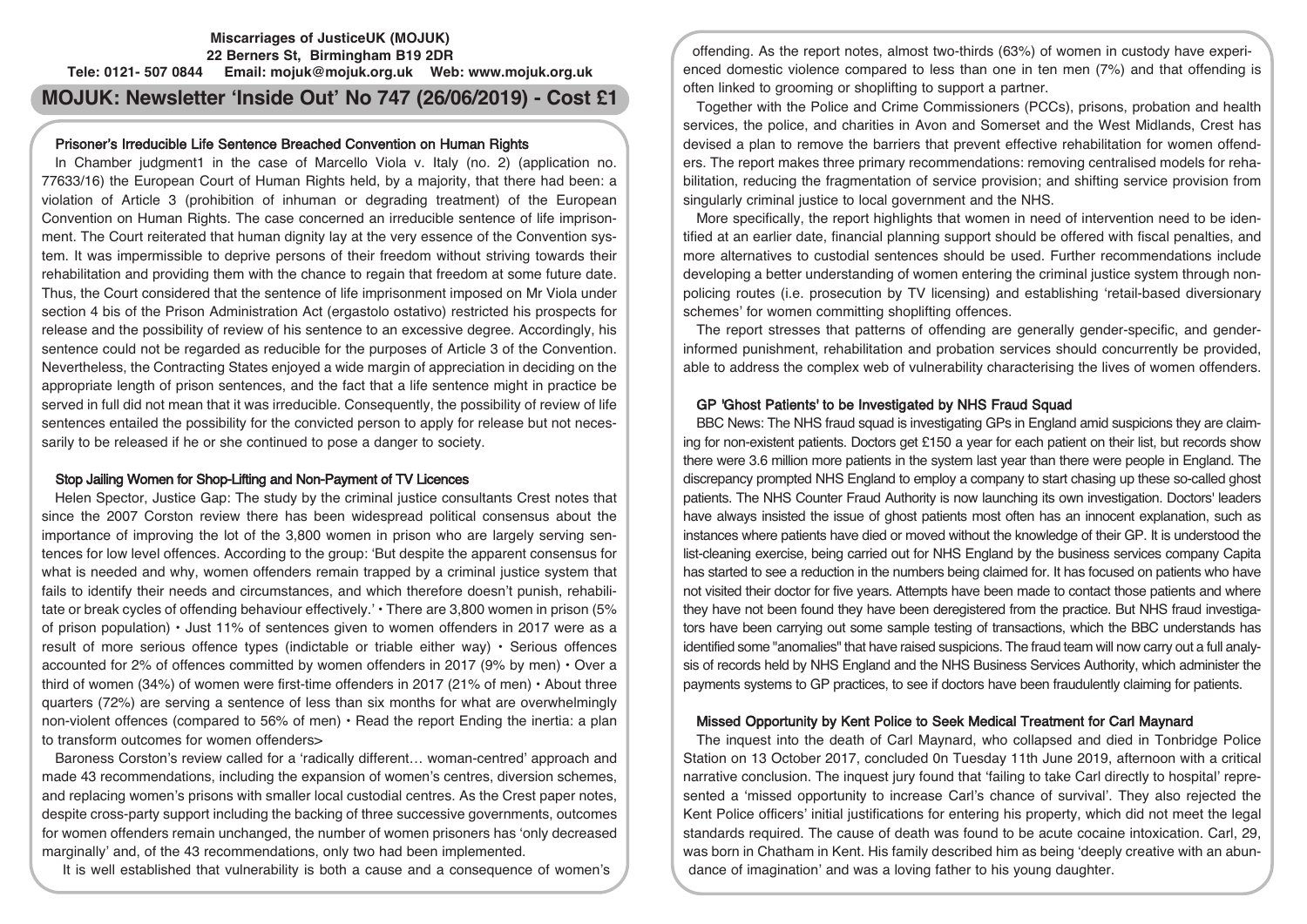The inquest heard that on 1 October 2017 an allegation of domestic common assault was made against Carl. During the afternoon of 13 October 2017, three Kent Police officers attended Carl's property and a decision was made to force entry to arrest him. The inquest was told that the justification for entering the property must be pursuant to section 17 of the Police and Criminal Evidence Act (1984), which authorises entry for the purpose of arresting for an indictable offence or to save life and limb. Evidence was heard that, on arrest, Carl was seen by an officer pushing two fingers down his throat and gagging. Despite being repeatedly questioned by the officers as to whether he had 'taken' anything, both Carl and his partner denied that he had swallowed drugs and he was taken to custody. At 4.23pm he collapsed in the fingerprint room and revival attempts were unsuccessful. The pathologist found an empty plastic bag within his stomach and concluded that he had died from acute cocaine intoxication.

Returning a narrative verdict, the jury rejected the officers' justification for entering the property as Carl was arrested for common assault, which is not an indictable offence, and there was no evidence that his partner was at risk at the time. They also concluded that "…the arresting officers were plainly suspicious that Carl Maynard had swallowed something and told Carl that they would have taken him to hospital if he had but then accepted his account that he had not swallowed anything, did not seek medical treatment and took Carl to Tonbridge Police Station. The possibility of successful medical treatment was highly unlikely, however the chances of Carl's survival would have been higher in a hospital rather than police custody. Failing to take Carl directly to hospital… represents a missed opportunity to increase Carl's chance of survival". Kent Police's policy at the time of Carl's death was that officers who may suspect a detainee of having swallowed a substance should inform the custody sergeant, and take them to hospital if necessary. During the course of their investigation, the Independent Office for Police Conduct (then under the name IPCC) took the unusual step of issuing a learning recommendation to Kent Police before their report was completed. Kent Police therefore changed their policy shortly after Carl's death to ensure that anyone suspected of swallowing a substance should be taken directly to hospital.

Denise Kelly-Mills, Carl's mother, speaking on behalf of the family including his sister, stepfather and daughter, said: "Ever since Carl died, we have been deeply concerned at the officers' accounts and their apparent disregard for their duties and obligations. We are pleased that on hearing the evidence the jury returned a conclusion which is consistent with the complaints that we have raised from the outset. The jury's conclusion supports our belief that Carl's home was unlawfully entered by the police as a result of which he made a rash decision which cost him his life. We will never understand why the officers didn't take him to hospital. That decision meant that Carl was denied the opportunity to seek medical help and he died on a police station floor. We have also been shocked that none of the officers used their body worn video cameras despite the policy making clear that there was a strong presumption that they should do so. This failure has denied our family the opportunity to really know what happened in that room. Finally, we also feel thoroughly let down by the IOPC who concluded that there was insufficient evidence to find that any of the officers had a case to answer for misconduct. We hope in light of the jury conclusion that they review their decision."

Deborah Coles, Director of INQUEST said: "The jury accepted that the officers suspected Carl had taken something, yet instead of responding to him as a medical emergency, he was left to die on a police station floor. While state bodies, such as Kent Police, receive automatic legal representation at inquests from the public purse, families have to go cap in hand to the Legal Aid Agency for support. Carl's family were denied full funding and were required to

pay a significant contribution to ensure the opportunity to interrogate the facts and ensure that mistakes or harmful practices are brought to light. The inquest function in seeking the truth, as well as exposing wrongful action and unsafe practices, serves a vital public interest in addressing the adequacy of systems for safety and welfare. This is why INQUEST and the families we work alongside are calling on the government to act now and urgently introduce fair public funding for legal representation at inquests."

The family solicitor Sophie Naftalin made the following comments: "Carl's death is a tragedy for his family but this jury's conclusion vindicates many of their concerns about the failures of the officers".

## 'Systemic Failures' at Heathrow IRC Contributed to Death of Marcin Gwozdzinski

The inquest into the death of Marcin Gwozdzinski today concluded finding serious failings which contributed to his death at Heathrow Immigration Removal Centre (IRC), including missing "significant warning signs" and inadequate risk assessments by untrained staff. Ultimately the jury concluded the main contributing factor to Marcin's death was the premature closure of suicide and self-harm prevention procedures (ACDT) days prior to his death. Marcin died on 6 September 2017, three days after he was found hanging in his room at Heathrow IRC, run by private security company Mitie. Marcin's was one of eleven deaths of immigration detainees in 2017, the highest number on record. Marcin had been in immigration detention for nine months, and the jury also noted that this "prolonged period of detention" was a possible cause of death.

Marcin was a 28 year old Polish national who had been in the UK for five years and was living and working in South West London. His family describe him as a free spirit who loved travel and was a happy person with no known history of mental ill health. On 31 August 2017, Marcin told a Detention Officer at Heathrow IRC that he could not take detention anymore and wanted to die. He was placed on an ACDT (suicide and self-harm prevention procedures) where it was noted that his mood was very low and he was worried about his mental health. Marcin was initially subject to hourly observations and a support plan. The following day on 1 September, after a risk assessment interview lasting just nine minutes and a case review lasting a mere three minutes, the ACDT was closed with detention staff concluding that Marcin's only problem was toothache. No input had been sought from healthcare staff, contrary to national guidance.

On 2 September 2017, Marcin telephoned London Ambulance Service (LAS) numerous times requesting assistance. In one of the confused calls played to the jury, Marcin asked the operator through an interpreter to come to the centre to save his life. He stated that "he could not take it anymore". The LAS operator is heard calling the control room at the IRC and is told Marcin has been making hoax calls. The same day Marcin attended healthcare and asked a nurse for an ambulance. The nurse made a mental health referral noting that Marcin was "extremely irate and threatening" and that he had been unable to placate him. This nurse had been working in the centre for four months but had not received the mandatory training in suicide and self-harm prevention. He had been unaware that Marcin had been on an ACDT the day before. In his evidence, the nurse confirmed that he still had not had training despite over 20 months passing since Marcin's death.

On 3 September 2017, prior to lock up for lunchtime, a detainee took one of the Detention Officers to one side and expressed concern about Marcin. He took the Officer to Marcin's room and showed him he had been smashing things up. The Officer did not think there was any cause for concern and Marcin was locked in his room alone over lunch. Marcin's room was unlocked at 2pm but no one conducted a welfare check. The Officer gave evidence stating that she was unaware Marcin had recently been on an ACDT, and explained she would have looked in had she known. Marcin's fellow detainees found him hanging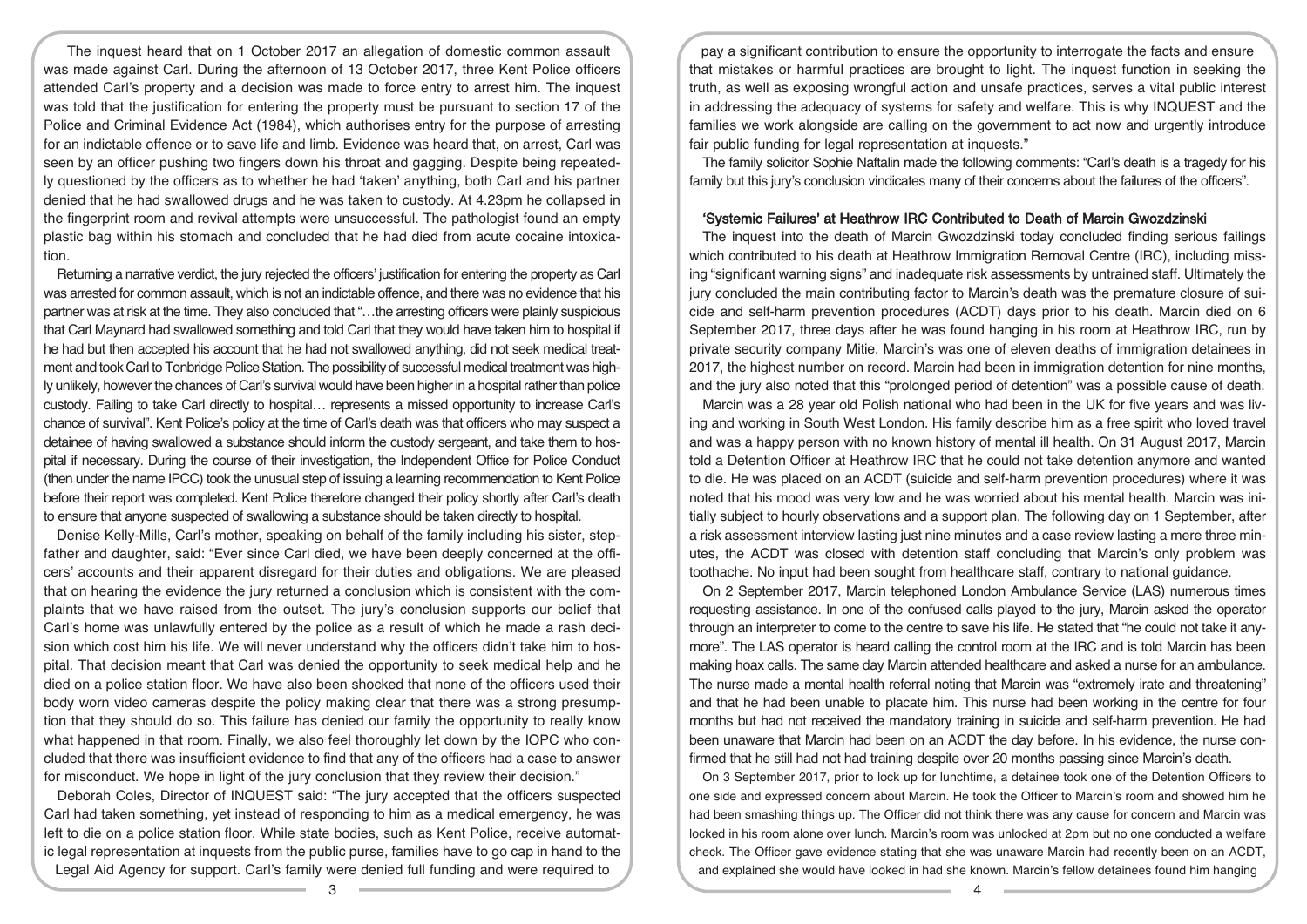in his room at around 2.15pm. Marcin was taken to hospital where he died three days later. After hearing five days of evidence the jury in a lengthy narrative conclusion noted the following failures probably contributed to Marcin's death; The failure of several detention staff to take due care in following their own suicide and self-harm prevention procedures 'with more than just the minimum administrative effort' The failure of detention staff to consult with healthcare staff whilst Marcin was on an ACDT; The reason for opening an ACDT was not properly addressed during assessments and at the point of closure of the ACDT; Systemic failure of administrative systems to work together and share information between healthcare and detention staff; Despite concerns regarding Marcin's mental health he was never seen by a mental health professional; Failure to sufficiently train healthcare agency staff in ACDT processes especially when it was clear they would be working at the IRC regularly; and A number of significant warning signs were missed on Saturday 2 September which should have been escalated in the context of Marcin's recently closed ACDT.

In addition, the jury found the following failings possibly contributed to Marcin's death; The failure to recognise that a limited grasp of English might be to blame for Marcin not being able to communicate his state of mind Marcin's prolonged period of detention was a contributing factor in his deteriorating mental health; and The handover processes were inadequate as staff were unaware of events during the preceding days. The inquest heard evidence that an internal investigation following Marcin's death, conducted by Mitie, concluded that the notes of the assessment and case review were "poor" and "limited"; and that a quality case review could not be completed in such a short time. They recommended that those involved should not be allowed to have any further involvement in ACDTs until managers were satisfied with the quality of their work. They further recommended the previous Head of Safer Communities who took part in the three minute case review be removed from his role. Extraordinarily, during the course of the inquest it became apparent that the results of the review had not been fed back to those involved, and whilst the previous Head of Safer Communities had been removed from his role another Residential Manager had continued to take part in ACDT case reviews. Staff involved in the ACDT continued to consider the actions they had taken were appropriate. Whilst Marcin was in hospital fellow detainees signed a petition expressing concern that "for a long time he asked for officers, psychologist and doctors for help. He was ignored". In reference to the BBC Panorama documentary about treatment at Brook House IRC, which was shown on BBC on 4th September 2017, the detainees noted "It is a disgrace that nobody has been held accountable for such care we are human beings not animals."

Following the conclusion of his inquest, Marcin's family said: "We are disappointed that many mental health referrals were made but Marcin did not see anyone and we are disappointed that the resuscitation was messed up. There were people without training deciding whether Marcin posed a risk to himself. He was in a cell on his own and no one thought that was a risk. Not only was he stuck in the detention centre but staff did not use an interpreter to communicate with him, I don't believe he would be able to understand or make himself understood. When Marcin died he had no idea when he was getting out and nor did we, it's worse than prison. At least in prison you know there is an end. I am angry that they did not help him."

Clair Hilder of Deighton Pierce Glynn, the family's solicitor said; "They call them Immigration Removal Centres but Harmondsworth was designed as a Category B prison and detainees on Marcin's wing were locked up for 13 hours a day. The inquest revealed serious gaps in staff training, inadequate risk assessments and a lack of care. It is important lessons are learnt however we have little confidence Mitie Care and Custody will make the necessary improvements in light of their failure to follow up on the recommendations they made in their own investigation of the incident completed in November 2017. It is

important that the Home Office steps in to ensure detainees are safe."

Taimour Lay of Garden Court Chambers, counsel for the family said: "Marcin had been in immigration detention for over 9 months and repeatedly expressed concern over the effect it was having on his mental health. Whilst it was a private company who failed to keep Marcin safe it was the Home Office who ultimately detained him."

Natasha Thompson, INQUEST caseworker said: "Marcin was desperately crying out for help in the last few days of his life. His pleas, as well as those of other detainees who recognised his distress, were ignored, leading to his tragic and preventable death. Marcin was one of 11 people to die in immigration detention in 2017, a record high. Successive inquests have highlighted fundamental failings in treatment and care as well as unsafe systems and practices. These deaths are evidence of the unnecessary harms caused by immigration detention and illustrate the human cost of UK immigration policies."

#### Prisoners: Foreign National Offenders - Repatriation

Asked by Lord Hylton: To ask Her Majesty's Government, as a result of international conventions and bilateral agreements on the transfer of sentenced persons, how many people have (1) returned to the UK from any such country, and (2) been repatriated from the UK.[HL16006]

Lord Keen of Elie: Any foreign national who comes to our country and abuses our hospitality by breaking the law should be in no doubt of our determination to punish and deport them. More than 48,000 foreign national offenders have been removed from the UK since 2010, and in the last financial year more than 5,000 were removed from prisons, immigration removal centres, and the community. Prisoner transfer is one of the mechanisms used to remove foreign national offenders. Between 1 May 2014 and 31 May 2019, 464 sentenced prisoners were transferred from England and Wales to other countries under international prisoner transfer arrangements. During the same period 233 sentenced prisoners were transferred to England and Wales. The transfer of prisoners into and out of Scotland and Northern Ireland is a devolved matter.

#### George Black: Brutal Inside Story Of Full Sutton Prison Segregation Unit

Salutations from Full Sutton segregation unit! I George Black, am writing this with a heavy heart while at the same time another prisoner has set fire to his cell and others are choking on the fumes and banging on their cell doors, trying to attract the attention of staff sitting comfortably in the office. If I wasn't just watching them through the observation pane in my cell door, I could have forgiven them for appearing to be oblivious or deaf to ongoing events. Finally, it has taken 10 minutes for an officer to stroll down the landing and amble back to his colleague to announce there's a fire, before either started to respond to this emergency. Fortunately nobody lost their life this time, although numerous prisoners have reported to me they are having breathing problems.

To bring you up to date with what is going on here at Full Sutton, about two and a half months ago the seg unit moved next door to F wing, while some refurbishing took place in the seg, such as fitting new in-cell smoke alarms and a new computerised cell bell system. Both of which were completely ignored last night. During the four weeks I spent on the makeshift (F-wing) seg and the three weeks we have all been back here in the New Refurbished Seg, I have witnessed over 30 cells being smashed up, numerous dirty protests and at least 20 inmates going on ACCTS (self harm and suicide risk documents). Without accepting one iota of responsibility, the governor must be thinking that it doesn't rain, it pours.

Some inmates in this seg have accumulated outstanding fines of £50,000, £60,000 and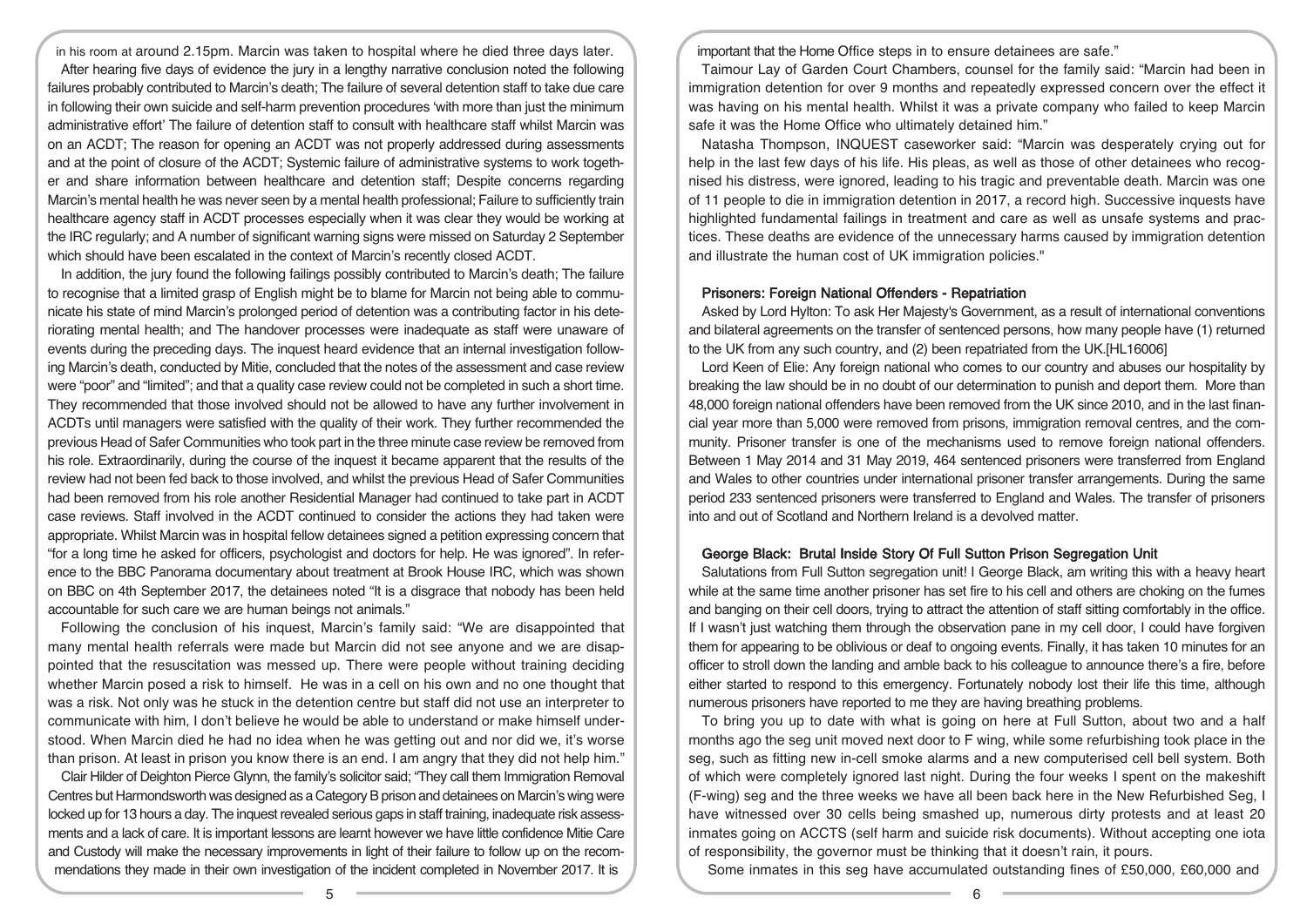£80,000 [for criminal damage]. Fines they will never be able to pay and which the Prison Rules say will be quashed after two years in any case. Instead of discouraging prisoners from damaging prison property, this system actively encourages it. Furthermore what would possess the prison governor (or perhaps motivate him) to move a bunch of unruly prisoners onto a different wing with porcelain sinks and toilets, wooden furniture and shelves, lino flooring etc, that is in desperate need of refurbishment, at public expense rather than the prison budget. Or perhaps it is just politics, for the Home Office's benefit.

Now I'm not one for complaining or pointing fingers, but it's the governors' fault that these things are happening! All the governors in this prison are guilty of complicity in allowing this situation to fester and continue. The return of a certain canteen culture [among officers] doesn't occur overnight. It needs to be nurtured by bigger fish, within whose protective shadow it can grow. Prison staff are more demoralised, more disillusioned and more desensitised than they have been for a long time. (I suppose my heart wouldn't be able to focus on doing my job properly either if I had all of these frustrations that needed venting.) However, as the governors are always quick to point out [to prisoners] there are no excuses for doing something wrong.

Full Sutton, like no other prison, employs a carrot and stick health care service. If you have a problem with prison staff, almost immediately your health care treatment will be withdrawn (the stick) on the flimsiest of excuses. This especially relates to any pain relief treatment (the carrot) or appointments to see specialists, dentist, doctor, physio etc. This is widely acknowledged by prisoners and certain prison staff, and occurs far too often to be coincidental. The lies they then manufacture to cover up this abuse would leave even Harold Shipman turning in his grave.

The Independent Monitoring Board (IMB) here is not much better, having sadly sunk to new depths, outliving its intended purpose. Apart from giving the ethos of the IMB service a bad name, they also leave a bad taste in prisoners' mouths and memories because they are rotten to the core. If a prisoner reports a serious matter to the IMB, all they do is confer and conspire with a senior member of staff to provide an appropriate response. The only reason for their existence is to present a facade of humanity to conceal the real inner goings-on. They are rather like the last meal offered to prisoners on death row, ultimately pointless – they leave you with a belly ache just before you are about to be killed. When I first came to the seg, with two black eyes and swollen lips, having been accused of assaulting Mufti [riot squad] officers, I did not receive any blankets or sheets for 11 days. I repeated this to IMB members almost daily - to one member on three different occasions. I have since complained to her to confirm this in writing, and that was over four weeks ago. This is a small complaint compared to some prison issues.

Unfortunately for the prisoners here, the chaplaincy is also reluctant to intervene when they witness or are informed of something wrong. Apart from turning the other cheek, they also have a bad habit of turning a blind eye as well. I have personal experience of being fobbed off to numerous legitimate and serious complaints by the governors, IMB, chaplaincy, health care at Full Sutton. It is no coincidence that the majority of prisoners in this seg are telling me the same stories and at the same time there are multiple daily smash-ups and self-harms. I also have irrefutable proof to substantiate my allegations/complaints. Just the fact that the prison does not preserve CCTV evidence when asked to do so (that proves inmates' complaints) should be enough to show what the prison is hiding, or similar acts of destroying/delaying evidence, another sign of guilt. The prison management believes they can continue to cover up these issues by further subjugating inmates. At some point, as all this chaos, the smashing up of cells, dirty protests, acts of self-harming and complaints build up, attracting more attention, some questions will start to be asked outright of

the prison by those out in the real world who abide by higher moral principles.

On 15 May 2019 there were no governors available in the establishment, so they drafted in a governor from Wakefield. Apparently all the Full Sutton governors were called away to a meeting. Could this possibly be the flicker of a spotlight starting to search for the lost forgotten souls abandoned by the legal aid reforms of 2011? Maybe their shouts will be heard.

It is no coincidence that the withdrawal of legal aid from prisoners has led to the gradual and continuous increase of violations against prisoners' rights and most of these ungrateful prisoners smashing up government property and self-harming are part of the post-tariff IPP generation of sentenced prisoners. Some with tariffs of two and three years who have now served 12 and 14 years. Another disturbing commonality they all share is the inevitable deterioration of their mental health caused by a lack of institutional care and a lack of hope.

You can help by complaining and writing to the governor at Full Sutton. Any complaints to Peterborough MPs on my behalf would be much appreciated.

George Black A3887AE, Full Sutton prison, 24th June 2019

Write to the Full Sutton governor Gareth Sands at HMP Full Sutton, Moor Lane, York YO4 1PS Write to MP Lisa Forbes at Houses of Parliament, London SW1A 0AA Send copies of any replies you get to George with your solidarity.

## Police Forensics Contractor 'Sent Phones to 'Fone Fun Shop'

Hannah Devlin, Guardian: One of the country's largest digital forensics laboratories has been stripped of its accreditation after a former employee reported concerns about the handling of evidence at the business. It was found that the company, Sytech, had inadequate vetting procedures for new staff and police exhibits were being transported in private vehicles at a recent inspection. The Guardian has heard of further concerns from former staff who said that broken phones had been unsealed from evidence bags and sent to a consumer repair shop called Fone Fun Shop. On other occasions phones were sent abroad to be decrypted without the knowledge of the police, a former staff member said.

Sytech, based in Stoke-on-Trent, holds major contracts with more than a dozen police forces, and during a period when police spending on forensics science has fallen precipitously, it is one of the few companies to have expanded. However, concerns have been raised about the chain of custody of evidence entrusted to the company and the case raises broader questions about the outsourcing of forensic work to private labs. One former employee, who wished to remain anonymous, recalled being directly aware of a phone being sent to Fone Fun Shop in Sheffield for repair on one occasion last year. The analyst said they had the impression that at the time the practice was "routine" when data needed to be extracted from phones with cracked screens or defective power sockets. They said they reported this and concerns about the vetting of staff and transport of exhibits to the Forensic Science Regulator last month. "What made me report them to the forensic services regulator was because I couldn't get it out of my head [that] any doubt in a case can get a case overturned or thrown out or even an appeal on a previous conviction," the former Sytech analyst said.

When asked whether phones had been sent to the repair shop, Sytech said in an email: "We have carried out all mobile phone repairs in-house for over 12 months." The company said it was not aware of any cases in which the failure to maintain a chain of custody could risk undermining criminal evidence. A second former employee, who also did not wish to be named, said a police force, understood to be Greater Manchester police, raised concerns with Sytech last year after learning that phones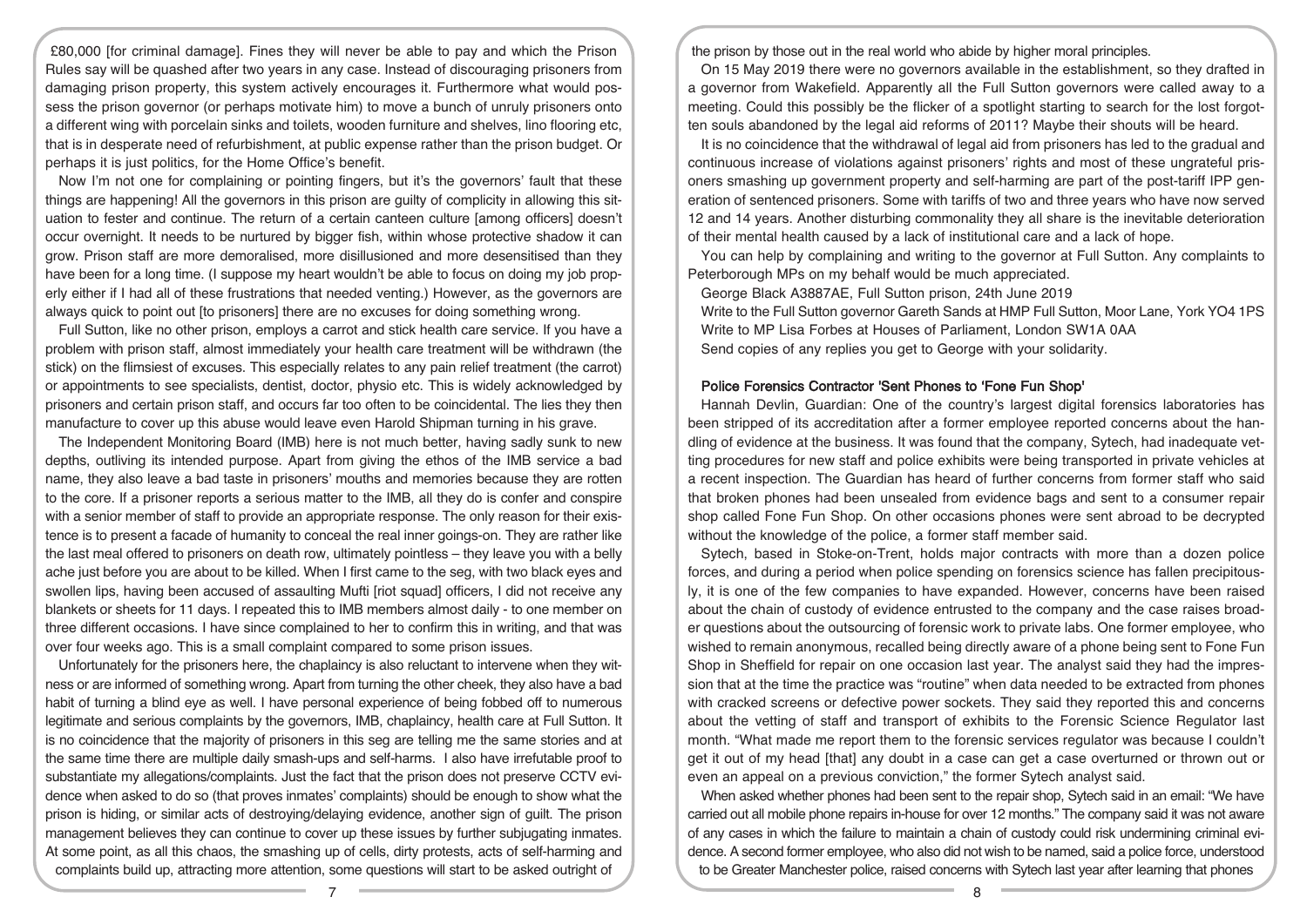had been sent abroad to be unlocked by the Israeli-founded, Japanese-owned company Cellebrite. When asked to confirm this, Emily Burton, the head of forensic services at Greater Manchester police, said: "In October 2018, we became aware of potential issues with the data extraction service provided to us by an external digital forensics company. When this potential issue became apparent, we raised this with the national policing leads for forensics, immediately reviewed current investigations and made alternate arrangements for our data extraction needs whilst the matter was resolved." Currently no investigations had been significantly affected, Burton said. In an email, Sytech said the findings of the recent inspection by the UK Accreditation Service (UKAS) "make no reference to our handling of phones requiring pin-decryption". Currently phones were not sent abroad, the company said, adding that all exhibits sent to external labs for unlocking were transported by a driver with police security clearance in a secure van.

Gillian Tully, the government's forensic science regulator, declined to comment on specific concerns about Sytech. In general, she said, establishing a continuous chain of custody for evidence was a cornerstone of forensic science. "All organisations engaged in work for the criminal justice system should be well aware of those requirements and of adhering to them," she said. "If the continuity can't be established … it could compromise cases." Tully said it would be of concern if private labs were subcontracting "outside of the quality chain".

Nick Baker, the national police lead on digital forensics and deputy chief constable of Staffordshire police, said his force had placed outsourcing to Sytech temporarily on hold while a risk assessment was carried out. "We're going through a process of understanding what the issues are and understanding what our own exposure and risk is and obviously [we'll] make a decision based on that," he said. If forces decided to stop using Sytech for a longer period, Baker said, this could exacerbate an already substantial backlog of phones and computers that need analysing, potentially delaying cases coming to trial. This week, the Home Office contacted alternative private providers to ask whether they would have the capacity to take on extra cases if required. Sytech said it had made police aware of its loss of accreditation "fully and frankly". It said the company completed "internal authentication of staff" and arranged for the police online application to be completed immediately when staff joined the company. "All new employees go through a period of training and strict supervision during their probationary period," Sytech said. In response to the UKAS findings Sytech said it had ceased using privately owned vehicles for the transport of exhibits.

#### Failings at Hmp Birmingham Contributed to the Death Of Marcus Mcguire

The inquest into the death of Marcus McGuire concluded on 17 June with the jury finding his death was a suicide, with multiple possibly causative failures by HMP Birmingham including a lack of mental health assessment and issues with suicide and self-harm procedures (known as ACCT). Marcus died on 24 April 2018, after being found unconscious in his cell with a ligature. His death was the fifth in seven weeks at the prison, which was at the time privately run by G4S.

In August 2018, HM Inspectorate of Prisons issued an Urgent Notification to the Secretary of State in respect of unsafe conditions at the prison, including poor management of prisoners at risk of suicide and self-harm. The prison was then brought back under the management of HM Prison and Probation Service. An Independent Review of Progress published today (18 June), found insufficient progress has been made and ACCT procedures are still not yet delivered well enough to provide effective care.

Marcus was 35 years old when he died. He comes from a large family, who describe him as having had a fascination with numbers, engineering and physics. Marcus loved the book The Curious Incident of the Dog in the Night-Time and identified with the main character. He was excluded

from school aged 15, but in prison had started a maths degree. He had a history of mental ill health and had previously been detained in hospital under the Mental Health Act. Marcus was recalled to prison in November 2017, shortly after being discharged from a psychiatric hospital where he had been detained after making threats to his life. Following short stints at HMP Hewell and HMP Oakwood, he was transferred to HMP Birmingham in February 2018. Six weeks prior to Marcus' death, the Ministry of Justice sent an improvement notice to G4S in accordance with the terms of their contract to run HMP Birmingham. This related to G4S having fallen below the required standard of compliance with suicide and self-harm prevention procedures since June 2017.

The inquest jury returned a conclusion which found Marcus died by suicide with multiple failings which possibly caused his death, including: the lack of a mental health assessment and inadequate efforts being made to facilitate such an assessment; the lack of action taken in response to his refusal or failure to take prescribed anti-psychotic medication; the inappropriate recording on ACCT documents of Marcus' risk of suicide and self-harm as 'low'; the inappropriate decision to close the ACCT on 5 April, with inadequate post-closure assessment, and; the failure to reopen the ACCT on 13 April after he was seen by a mental health nurse.

In a detailed description of Marcus' death, the jury noted, "Mental Healthcare was not appropriately involved at any stage of Mr McGuire's stay at HMP Birmingham." And that prior to Marcus' death, "there was a shortage of ACCT trained staff leading to case management inconsistencies, repeated failure to check pertinent information and a failure to adhere to ACCT guidance". The jury recorded that, "An inadequate reception screening took place" at HMP Birmingham in February 2018, "with failure to refer Mr McGuire to mental health." This was despite a referral and follow up email from HMP Oakwood requesting he be assessed, which was never actioned. The inquest heard evidence that instead staff decided to "see how he settles at HMP Birmingham". Marcus was discharged from the primary care mental health team without being seen.

In the early hours of 19 March 2018, Marcus seriously self-harmed and was taken to hospital where he required surgery. ACCT procedures were opened immediately. However, the jury found there was a failure to comply with ACCT guidance, with a lack of detail in forms intended to record key concerns. Upon Marcus' return to HMP Birmingham his ACCT was reviewed. Despite recognition of his mental ill health, the input of the healthcare team was not sought nor was a referral to the mental health team initially made.

Whilst in hospital, Marcus had asked the detention staff with him to turn a blind eye whilst he killed himself. An entry to this effect in his ACCT document was never read by those involved in assessing his risk. Marcus was subject to twice hourly observations, though these were not always completed. Marcus' ACCT was reviewed a further three times before it was closed on 5 April. The jury noted that observations were stopped, not reduced as guidance suggests. However, during this time there were several incidents involving Marcus, including signs of paranoia and aggressive behaviour.

Marcus was seen by a mental health nurse on 13 April, when concerns were raised about his behaviour at the medications hatch. She recorded he said he was feeling depressed and paranoid. She incorrectly thought he was still on an ACCT, so could therefore be managed this way until a scheduled mental health appointment on 17 April. The nurse told the inquest that had she known Marcus was not on an ACCT she would have reopened it. A Clinical Reviewer told the inquest that not finding Marcus' ACCT document prior to seeing him was a "major oversight".

From 13 April, Marcus did not take his psychiatric medication. The jury noted he had twice previously asked for it to be amended. They found that Marcus missed his third dose of medication on 15 April, and "there was a failure to notify appropriate channels" in accordance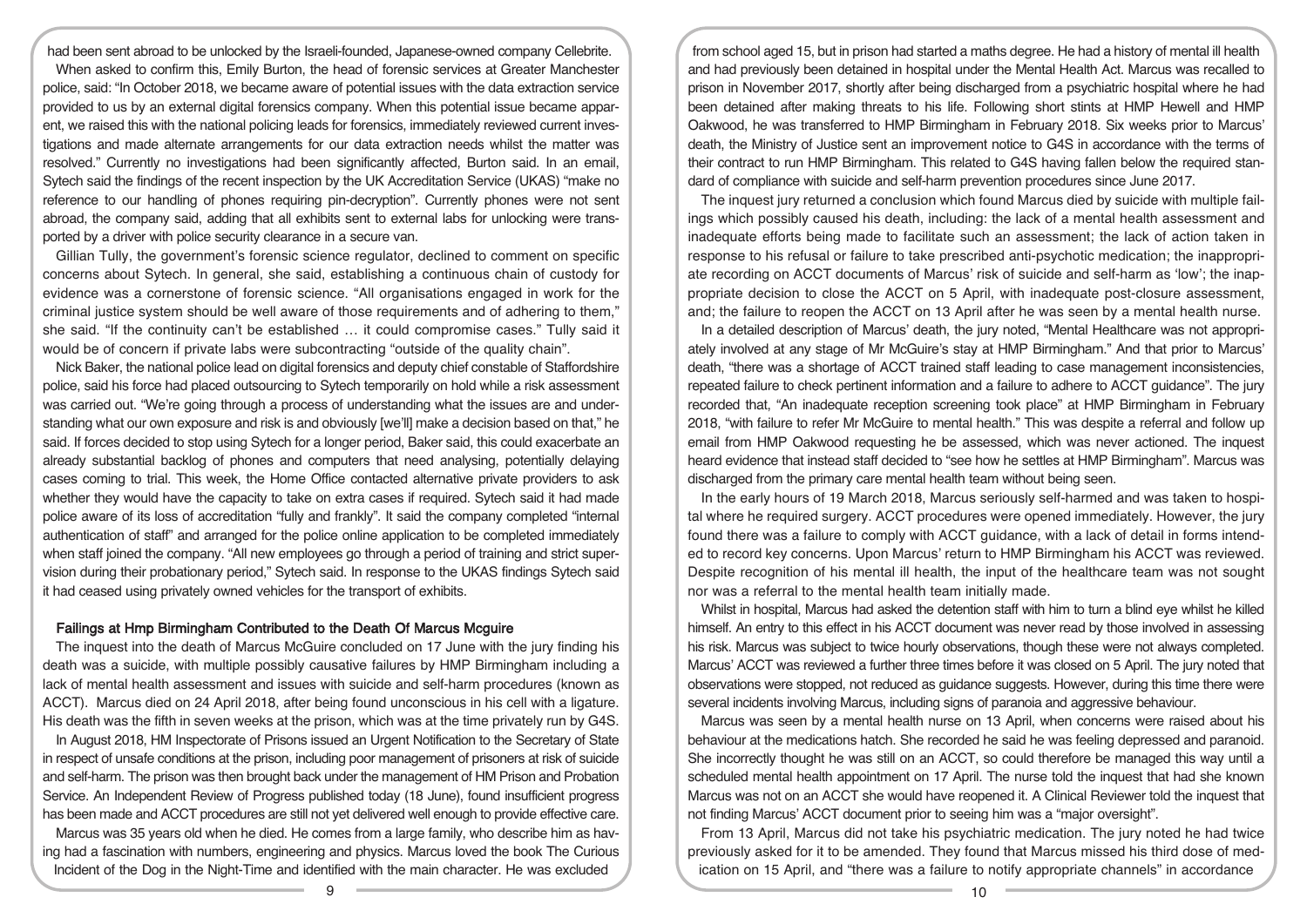with policy. Marcus took no further medication except one dose the day before his death, but no action was taken by healthcare staff. The inquest heard evidence that stopping his antipsychotics "may have increased the risk of further psychotic symptoms developing". Marcus did not attend the scheduled mental health appointment on 17 April, and a decision was taken that healthcare staff would wait until a GP appointment on 24 April to see him. Marcus was last spoken to by staff at 9pm on 23 April. The following morning a Prison Officer went to collect him for the GP appointment, but found Marcus dead in his cell.

Marcus' family issued the following statement: "Marcus was criminalised for mental ill health, and throughout his life was failed by the systems in place to protect him. In prison, both G4S and mental healthcare services made serious failings which we know contributed to his death. Exposing the failings in Marcus' care will not bring him back, however we hope another family will not have to go through what we have been through.

Our family know that prevention is better than cure. We have lost two brothers, who were both excluded from school. As we know thousands of working class boys are excluded or off rolled from school; many with Special Educational Needs and many vulnerable. Many will end up in prison. Education, and crime and punishment for the middle class bears no resemblance to how we the working class experience them. This needs to change."

Clair Hilder of Deighton Pierce Glynn, the family's solicitor said: "Marcus' family have sat through a significant amount of evidence about improvements to the care prisoners at risk of suicide and self-harm now receive at HMP Birmingham. It is an insult to them and to Marcus' memory that in contrast HMIP, in following up their recommendations in this area during a review of progress completed in May 2019, has found insufficient progress has been made. Ending the G4S contract to run HMP Birmingham is not a magic wand. Public scrutiny needs to continue to ensure further progress is made and the failings identified in Marcus' care are not continuing."

Deborah Coles, Director of INQUEST, said: "Marcus was let down by the state throughout his life, by education, mental health and criminal justice services, in a society that punishes those in most need of support. His family have now been let down by a failure to make sufficient changes since his death, to protect others.

The systems for learning in prisons have been exposed as fundamentally flawed, as the lamentable failings found at this inquest reflect the issues well known to both G4S and the Ministry of Justice. Ultimately, responsibility for Marcus' death rests with their complacency and indifference in response to potentially lifesaving recommendations. It appears that complacency continues to this day."

## Judged Under the Influence

Thousands of criminal cases are being reviewed after the family of a judge said he had been going to work drunk. The allegations were made in guardianship papers filed by the family of Judge William T. Marshall, 62, an elected judge in southern Ohio. A total of 2,707 cases which he heard and which involved prison time or court supervision are now being reviewed under the oversight of the state public defender's office. Judge Marshall's family, who are seeking control of his personal and financial affairs, claim that the judge regularly "either failed to appear for work as a common pleas judge or showed up to work while under the influence". Without a guardian, they say, he would "return to drinking and continue his self-inflicted death sentence", Fox News reports. According to the documents, Judge Marshall has been hospitalised at least three times since 2013 in connection with his alcoholism and was also ordered to attend a rehab clinic following a drunk driving conviction.

#### Scotland: Automatic Pardon For Gay and Bisexual Men to Come Into Effect in October

Scottish Legal News: Men prosecuted for same-sex sexual activity which is now entirely legal will be able to apply to have their convictions erased from October. Legislation passed unanimously by the Scottish Parliament last year will grant an automatic pardon to every man in Scotland criminalised for breaching homophobic laws which have now been repealed. Following preparatory work with police and other justice agencies, regulations have now been laid which MSPs will be asked to scrutinise and approve. These regulations will bring the legislation into force on 15 October, from when men can apply to have convictions removed from central criminal records under a 'disregards' scheme.

Justice Secretary Humza Yousaf said: "We have been working with Police Scotland and other partners to ensure we have a clear and effective system in place as we bring this important legislation into force. Subject to Parliament approving the necessary secondary legislation, in October the Act will enable people convicted of these offences to apply to have them disregarded so they will never show up on any form of disclosure or criminal records check. And it will provide an automatic pardon to all men convicted of same-sex sexual activity that is quite rightly now legal. There are people in Scotland who were criminalised simply because of who they love under laws which fostered homophobia, ignorance and hatred. The Scottish Government absolutely understands the distress that this has caused and we have worked across the Parliament to address this historical injustice."

Tim Hopkins, director of the Equality Network, said: "We welcome the news that the Act will come into force on 15 October. "On that date, everyone who was convicted for one of the discriminatory offences that targeted relationships between men will receive an automatic pardon. "Shamefully, those convictions were for things that were legal between a woman and a man, in some cases no more than a kiss in a public place. "The damage done by Scotland's homophobic past can never be undone, but the wrong has now been recognised and acknowledged. Those who have such convictions on their record will also be able to apply to have them removed, and that will go some way to relieve a burden and stigma that they have carried for decades."

#### Prisoners Denied Access to a Computer & Internet Access - Violation of Article 2

In Chamber judgment1 in the case of Mehmet Reşit Arslan and Orhan Bingöl v. Turkey (application no. 47121/06) the European Court of Human Rights held, unanimously, that there had been: a violation of Article 2 of Protocol No. 1 (right to education) to the European Convention on Human Rights. The case concerned the right to education of two convicted prisoners. Having been sentenced to life imprisonment and wishing to continue their highereducation studies, which had been interrupted by their conviction, the applicants had asked the prison authorities to allow them to use a computer and access the Internet. Their requests were denied. They appealed to the courts but were unsuccessful. Having examined the circumstances, the Court found that the domestic courts had failed to weigh up the applicants' interests on the one hand and the imperatives of public order on the other.

# Father Not Allowed to Regain Contact With His Young Daughter - Violation of Article 8

In Chamber judgment1 in the case of Haddad v. Spain (application no. 16572/17) the European Court of Human Rights held, unanimously, that there had been: a violation of Article 8 (right to respect for private and family life) of the European Convention on Human Rights. The case concerned the placement of the applicant's youngest child in foster care. The applicant's three children, including his daughter, then aged one and a half, were placed in a res-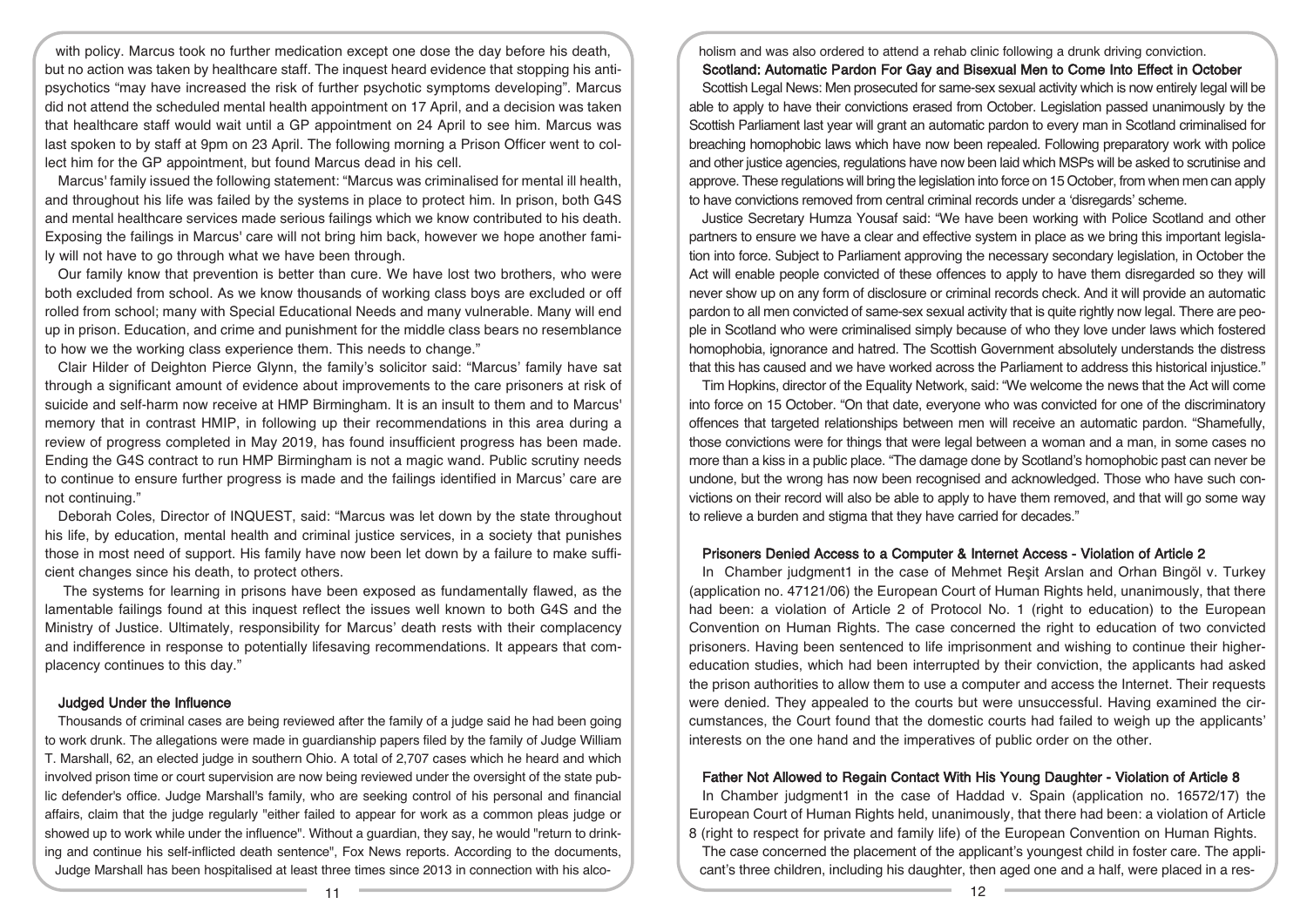idential centre in Madrid, at their mother's request, and declared abandoned. The children were later placed in centres in Murcia. The applicant was not informed of their placement. As criminal proceedings were pending against him for domestic violence, based on a complaint filed by his wife, he was not allowed to have contact with his children or to approach them. He was ultimately acquitted. Currently having regained the custody of his two sons, he has been seeking to recover custody of his minor daughter.

The Court found that the Spanish administrative authorities should have envisaged other, less radical measures than pre-adoption foster care for the minor daughter and should have taken account of the applicant's requests to re-establish contact with her, at least after the criminal proceedings against him had been terminated. They had not made appropriate or sufficient efforts to ensure respect for the applicant's right to live with his daughter, together with her brothers.

## Serious Concerns Remain Over Treatment of Immigration Detainees In UK Law

Gherson Immigration: Immigration detention is the practice of holding foreign nationals in custody for the purpose of immigration control. Its use is limited to administrative purposes. In most cases the reason is to effect an individual's removal from the UK. But detention can also be used to establish someone's identity, or where there is reason to believe they will abscond, and even when release is not considered to be 'conducive to the public good'.

A key feature of immigration detention, however, is that it is not a criminal procedure (it is an administrative one) and, therefore, should not be punitive. In this sense, immigration detention is completely different to imprisonment and public authorities can only resort to detention in cases where it is necessary or a specific lawful purpose (such as facilitating removal) and there are no reasonable alternatives to detention.

According to the Home Office's own polices, immigration detention "must be used sparingly, and for the shortest period necessary". These policies are designed to reflect the state of the law in the UK in relation to administrative detention, which requires a 'strict and narrow' interpretation of the phrase 'the shortest period necessary'. Such an interpretation requires that that detention must always be strictly confined to the time required to meet a permitted statutory purpose. In the now infamous Hardial Singh case, for example, the court held that where there is no prospect of removing someone within a reasonable timeframe, "detention becomes arbitrary, and consequently unlawful… and the deportee must be released immediately".

Despite this emphasis on the short-term nature of any detention, the UK remains the only EU member state which does not set an explicit limit on the period of time that a person can be held in immigration detention. The reasoning is that the risks of arbitrary and prolonged detention are sufficiently minimised by the legal principles enshrined in UK law, described above. Rather than being automatically released after a fixed statutory period, detainees under UK law must, in theory, be released as soon as their detention is no longer necessary for a specified purpose, which could be earlier than a statutorily fixed period.

That's the law. However, the Home Office has the discretionary power to detain a person at any point of their immigration process and there is little to no judicial oversight when the initial decision is taken. However, in practice, people are being wrongfully detained, held in immigration detention when they are vulnerable and detained for too long, contrary to the Home Office's own Guidance and, in many cases, in breach of their human rights.

While immigration offices and ports of entry are supposed to have an absolute detention time limit of 5 consecutive days, immigration removal centers ("IRCs"), such as the Heathrow

Immigration Removal Centre, has no limit on the duration of a person's detention. Recent reports have given examples of detainees being held at Heathrow IRC for 12 months, two years, and even up to four years and six months before being released on bail. It is difficult to conceive such lengthy periods of detention as 'reasonable' and serious questions arise as to just how the Home Office can argue that a period of over two years in detention could ever be the 'shortest period necessary' to facilitate removal.

According to the Independent Monitoring Board for Heathrow IRC, the frequent inappropriate use of immigration detention has a damaging effect on the mental health and wellbeing of detainees and can amount to 'inhuman and degrading treatment'. However, the duration of detention is only part of the issue. Heathrow IRC has been condemned for the conditions in which detainees there are kept. Designed for 'short term detainment', there have been reports on the worsening health conditions of detainees at the IRC, resulting in gang crime, psychoactive drug problems, mental and physical harm and insufficient access to medical treatment.

Around 30,000 people are held under Immigration Act powers every year, for a range of reasons. In 2018, 24,748 people entered detention. As of April 2019, there are seven IRCs (Brook House, Colnbrook, Dungavel, Harmondsworth, Morton Hall, Tinsley House, Yarl's Wood), two STHFs (Manchester Residential STHF, formerly Pennine House, and Larne House), one predeparture accommodation facility, and 30 holding rooms. There are also short-term units within some IRCs, including at Colnbrook and Yarl's Wood.

The systemic failure of the immigration detention regime in the UK can be seen in the statistic that out of the 10 main detention facilities in the UK, each housing 2,000-3,000 people at a time, the nationwide removal rate for those held is less than 50%. The remaining 50% of detainees are eventually released after overturning 'incorrect' Home Office decisions. Such figures highlight the continuing and growing problems of immigration detention, with numbers of detainees increasing, and the release statistics remaining stagnant. Changes are required, and in this context the growing Parliamentary pressure for the 28–day detention limit is encouraging.

Whatever the circumstances, being held in prison-like conditions for people who in most cases have not committed a crime, without a time limit, causes extreme anxiety and distress. Many detainees already have traumatic backgrounds, and the psychological impact of being held is highly and potentially permanently damaging. The 28-day detention plan being advocated by both Parliament and the Independent Monitoring Board for the Heathrow IRC may be a step in the right direction, but is little comfort to those currently enduring years in detention. In the short term and at the very least, urgent and decisive measures must be put in place to address the weak administrative process and the serious lack of judicial oversight of the decision to detain which currently affects the UK immigration regime and blemishes the reputation of the UK as a fair and compassionate society as a whole.

#### HMP & YOI Foston Hall Women's Prison - Self-harm Incidents Very High

HMP & YOI Foston Hall, a women's prison situated between Derby and Uttoxeter, was found to be a "very positive institution" with reasonably good outcomes across all four HM Inspectorate of Prisons' healthy prison tests. Peter Clarke, HM Chief Inspector of Prisons, said most women in Foston Hall felt safe. "Violence was rare and incidents minor. Work to investigate incidents when they did occur and the support offered to victims and perpetrators did, however, need to be better." The incentives scheme was not very effective, and the number of adjudications and the use of force by staff were both higher than expected, although